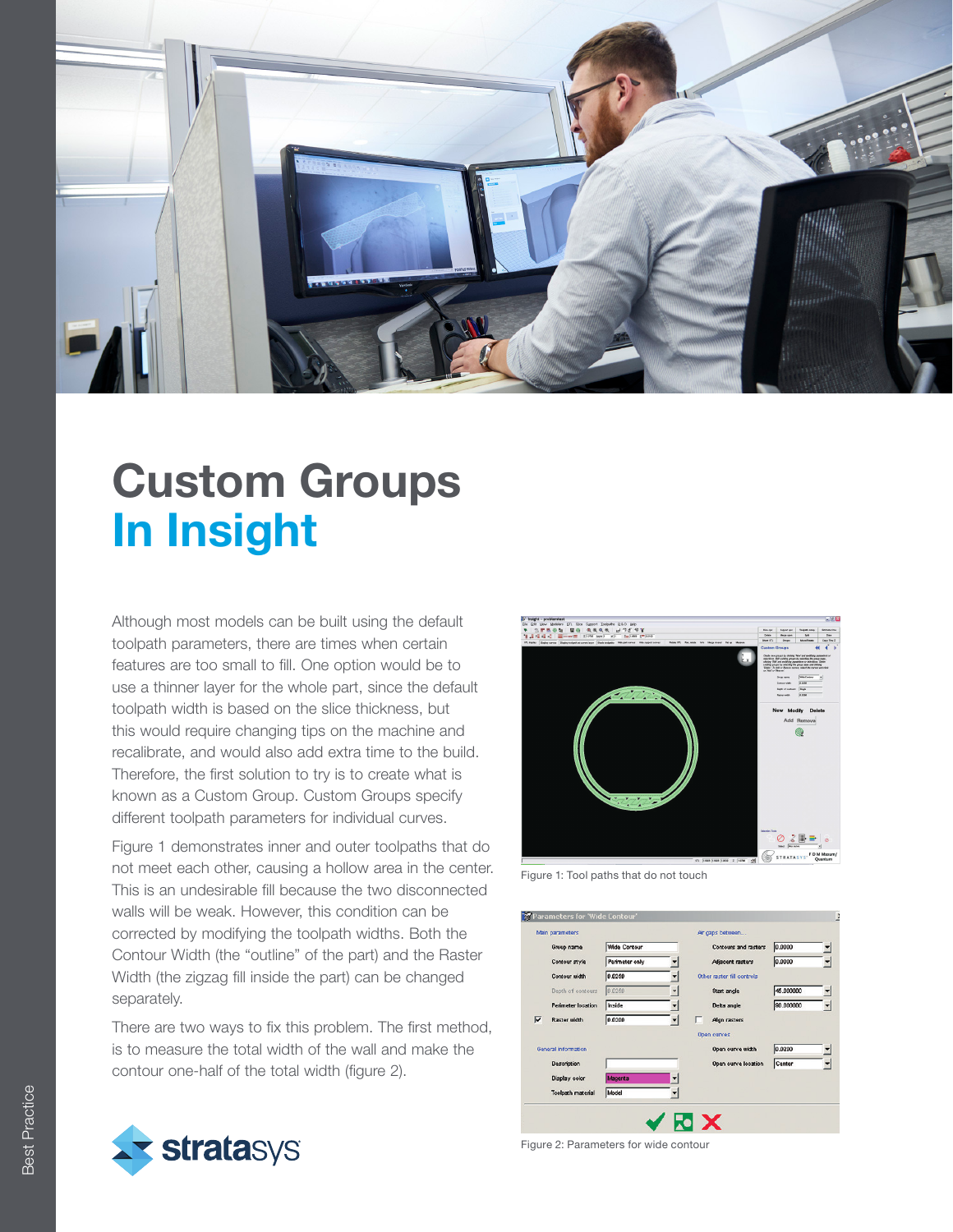# Custom Groups In Insight

### Modify Tool Path Widths

- **STEP 1:** Select "Custom Groups" from the Toolpaths menu click on "New" to see the toolpath parameters popup box.
- **STEP 2:** Select a different size from the dropdown menu next to Contour Width and click on the green check mark
- **STEP 3:** Drag the cursor over the curves to select them.
- **STEP 4:** Click on the "Add" button to apply these new parameters to the selected curves.

#### Changing Contour and Raster Fill Widths

The second way to ensure a proper fill in this feature is to use a narrower width for both the Contour and the Raster fill. The thinner contours allow enough room in between to fit the smaller raster fill (figure 3).

**STEP 1:** Select "Custom Groups" from the Toolpaths menu.

**STEP 2:** Click on "New" to see the toolpath parameters popup box.

**STEP 3:** Select smaller sizes in both dropdown menus (minimum allowable widths was selected in this example)

**STEP 4:** Add these curves to the new group and click on the "Create Toolpaths at Z" button. The walls are now completely filled in.

|                            | Group name                | Mnimum Width   | Contours and rasters       | 0.0000    |  |
|----------------------------|---------------------------|----------------|----------------------------|-----------|--|
|                            | Contour style             | Perimeter only | Adjacent rasters           | 0.0000    |  |
|                            | Contour width             | 0.0160         | Other raster fill controls |           |  |
|                            | Depth of contours         | 0.0160         | Start angle                | 45.000000 |  |
|                            | <b>Perimeter location</b> | Inside         | Delta angle                | 90.000000 |  |
| ⊽                          | <b>Raster width</b>       | 0.0160         | Align rasters              |           |  |
|                            |                           |                | Open curves                |           |  |
| <b>General information</b> |                           |                | Open curve width           | 0.0200    |  |
|                            | Description               |                | Open curve location        | Center    |  |
|                            | Display color             | Magenta        |                            |           |  |
|                            | <b>Toolpath material</b>  | Model          |                            |           |  |